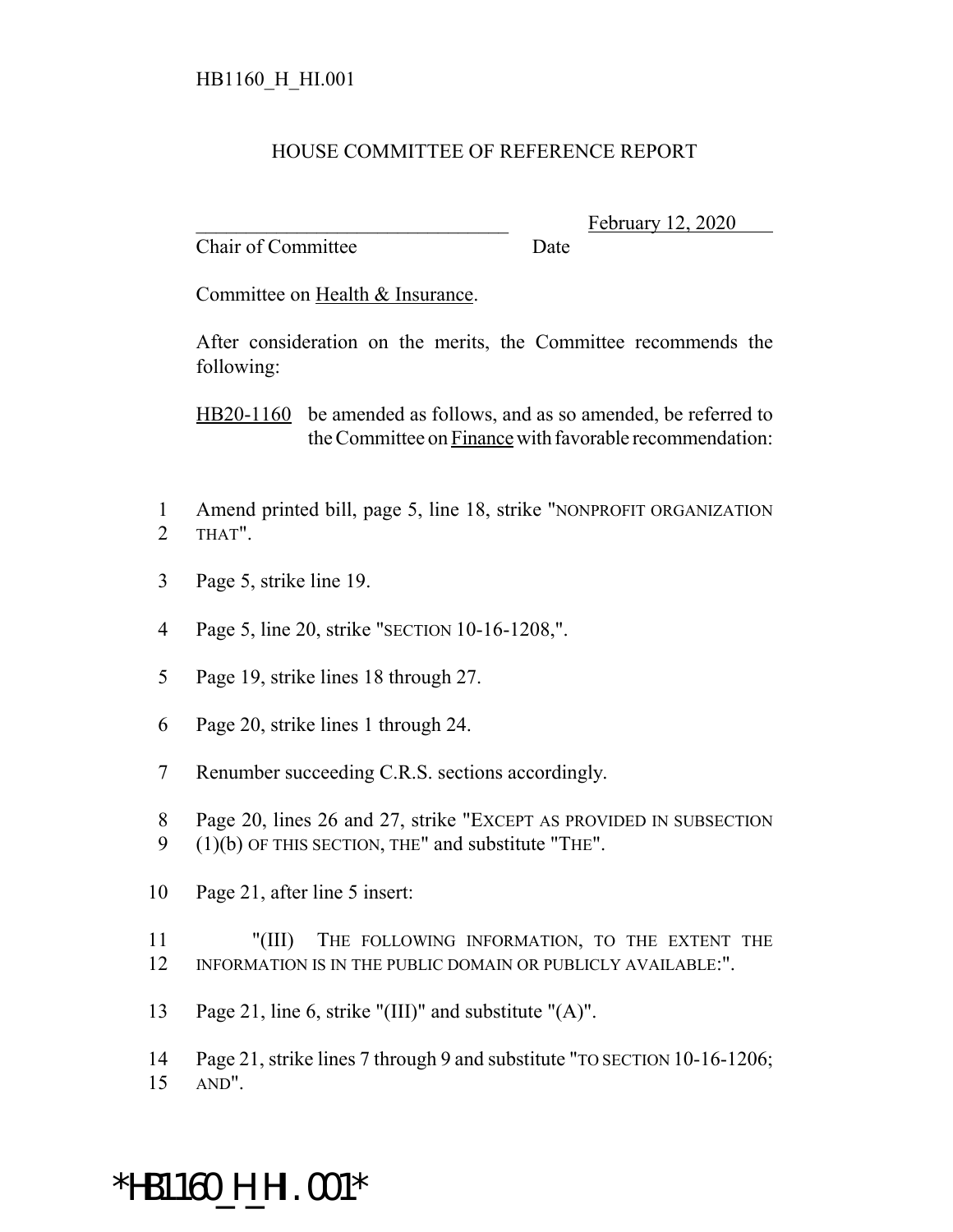- Page 21, line 10, strike "(IV)" and substitute "(B)".
- Page 21, strike lines 12 through 27 and substitute "10-16-1207.".
- Page 22, strike lines 1 through 6 and substitute:

 "(b) EXCEPT AS PROVIDED IN SUBSECTION (1)(a) OF THIS SECTION, THE INFORMATION THE COMMISSIONER RECEIVES IN ACCORDANCE WITH SECTIONS 10-16-1206 AND 10-16-1207 IS NOT A PUBLIC RECORD PURSUANT TO PART 2 OF ARTICLE 72 OF TITLE 24, AND THE COMMISSIONER SHALL NOT PUBLISH THE INFORMATION REPORTED PURSUANT TO THOSE SECTIONS. HOWEVER, THE COMMISSIONER MAY:

**(I) SHARE THE INFORMATION PUBLICLY IF THE INFORMATION IS**  DE-IDENTIFIED AND AGGREGATED IN A MANNER TO PREVENT IDENTIFICATION OF THE MANUFACTURER, HEALTH INSURER, OR PHARMACY BENEFIT MANAGEMENT FIRM THAT PROVIDED THE INFORMATION; AND

 (II) SHARE THE INFORMATION RECEIVED PURSUANT TO SECTIONS 10-16-1206 AND 10-16-1207 WITH A DISINTERESTED THIRD PARTY WITH WHOM THE COMMISSIONER CONTRACTS TO PERFORM THE ANALYSIS REQUIRED PURSUANT TO SUBSECTION (2) OF THIS SECTION AND WITH OTHER STATE AGENCIES THAT ARE PURCHASERS UNDER SECTION 10-16-1203 (13)(a); EXCEPT THAT THE DISINTERESTED THIRD PARTY OR A STATE AGENCY PURCHASER THAT RECEIVES INFORMATION FROM THE 21 COMMISSIONER PURSUANT TO THIS SUBSECTION (1)(b) SHALL NOT PUBLISH OR OTHERWISE MAKE THE INFORMATION AVAILABLE TO THE PUBLIC 23 EXCEPT IN ACCORDANCE WITH SUBSECTION  $(1)(b)(I)$  OF THIS SECTION.

**(c) NOTWITHSTANDING SUBSECTION (1)(a) OF THIS SECTION, IF A**  HEALTH INSURER, MANUFACTURER, OR PHARMACY BENEFIT MANAGEMENT FIRM CLAIMS THAT INFORMATION CONTAINED IN A REPORT SUBMITTED TO THE COMMISSIONER IS A TRADE SECRET, PRIVILEGED INFORMATION, OR CONFIDENTIAL COMMERCIAL OR FINANCIAL DATA IN ACCORDANCE WITH 29 SECTION 24-72-204 (3)(a)(IV), THE COMMISSIONER SHALL NOT POST THE INFORMATION ON THE DIVISION'S WEBSITE OR OTHERWISE MAKE THE INFORMATION AVAILABLE TO THE PUBLIC; EXCEPT THAT THE COMMISSIONER MAY SHARE THE INFORMATION WITH A DISINTERESTED THIRD PARTY WITH WHOM THE COMMISSIONER CONTRACTS TO PERFORM THE ANALYSIS PURSUANT TO SUBSECTION (2) OF THIS SECTION OR WITH OTHER STATE AGENCIES THAT ARE PURCHASERS, AS DEFINED IN SECTION 10-16-1203 (13)(a), BUT THE DISINTERESTED THIRD PARTY OR A STATE AGENCY PURCHASER THAT RECEIVES THE INFORMATION SHALL NOT

\*HB1160\_H\_HI.001\* -2-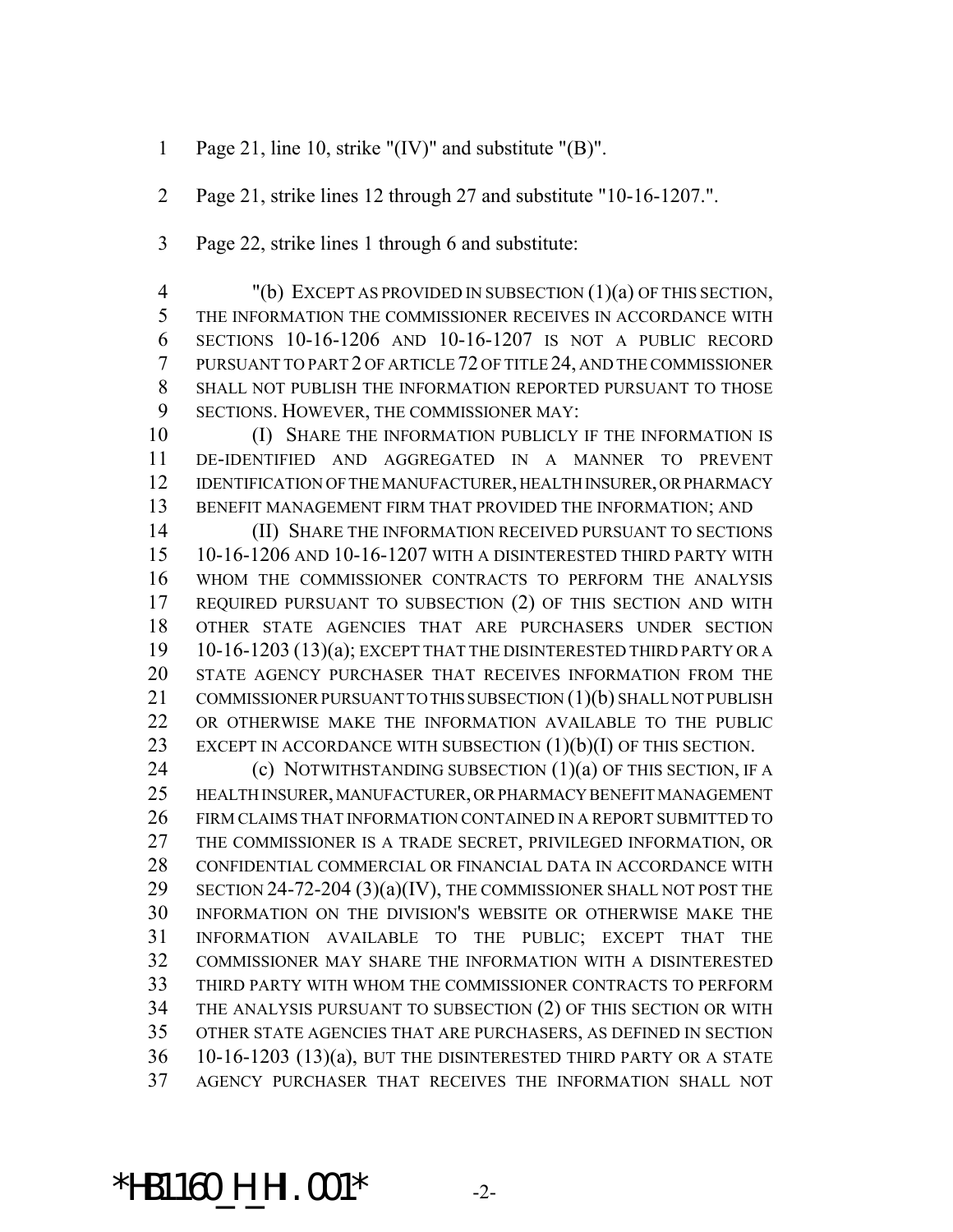- DISCLOSE THE INFORMATION TO THE PUBLIC.A PERSON DENIED ACCESS TO
- THE INFORMATION MAY SEEK REVIEW IN ACCORDANCE WITH SECTION
- 24-72-204 (5).".
- Page 22, strike lines 12 and 13 and substitute "PURSUANT TO SECTION 10-16-1207, THE HEALTH INSURER".
- Page 23, strike lines 7 through 25 and substitute:

 "(III) THE COMMISSIONER OR A DISINTERESTED THIRD PARTY WITH WHOM THE COMMISSIONER CONTRACTS TO CONDUCT THE ANALYSIS SHALL NOT INCLUDE ANY INFORMATION IN THE REPORT THAT A HEALTH INSURER, MANUFACTURER, OR PHARMACY BENEFIT MANAGEMENT FIRM CLAIMED, 11 PURSUANT TO SUBSECTION (1)(c) OF THIS SECTION, TO BE A TRADE SECRET, PRIVILEGED INFORMATION, OR CONFIDENTIAL COMMERCIAL OR FINANCIAL 13 DATA IN ACCORDANCE WITH SECTION 24-72-204 (3)(a)(IV).

 (IV) FOR PURPOSES OF INFORMATION REPORTED TO THE COMMISSIONER PURSUANT TO SECTIONS 10-16-1206 AND 10-16-1207, THE COMMISSIONER, OR A DISINTERESTED THIRD PARTY WITH WHOM THE COMMISSIONER CONTRACTS, SHALL ONLY INCLUDE IN THE REPORT INFORMATION THAT HAS BEEN DE-IDENTIFIED AND AGGREGATED IN A MANNER TO PREVENT IDENTIFICATION OF THE MANUFACTURER, HEALTH INSURER, OR PHARMACY BENEFIT MANAGEMENT FIRM OR THAT IS IN THE PUBLIC DOMAIN OR PUBLICLY AVAILABLE.".

Page 25, line 15, after "MANUFACTURERS," insert "AND".

 Page 25, lines 15 and 16, and strike "FIRMS, AND NONPROFIT ORGANIZATIONS" and substitute "FIRMS".

- Page 25, line 17, strike "10-16-1206, 10-16-1207, AND 10-16-1208;" and substitute "10-16-1206, AND 10-16-1207;".
- Page 25, line 27, strike "10-16-1209" and substitute "10-16-1208".

Strike "10-16-1210" and substitute "10-16-1209" on: **Page 26**, line 13;

- and **Page 27**, line 24.
- Page 1, line 105, after "**MANUFACTURERS,**" insert "**AND**".
- Page 1, line 106, strike "**FIRMS, AND NONPROFIT ORGANIZATIONS**" and

## **\*HB1160\_H\_HI.001\***  $-3$ -